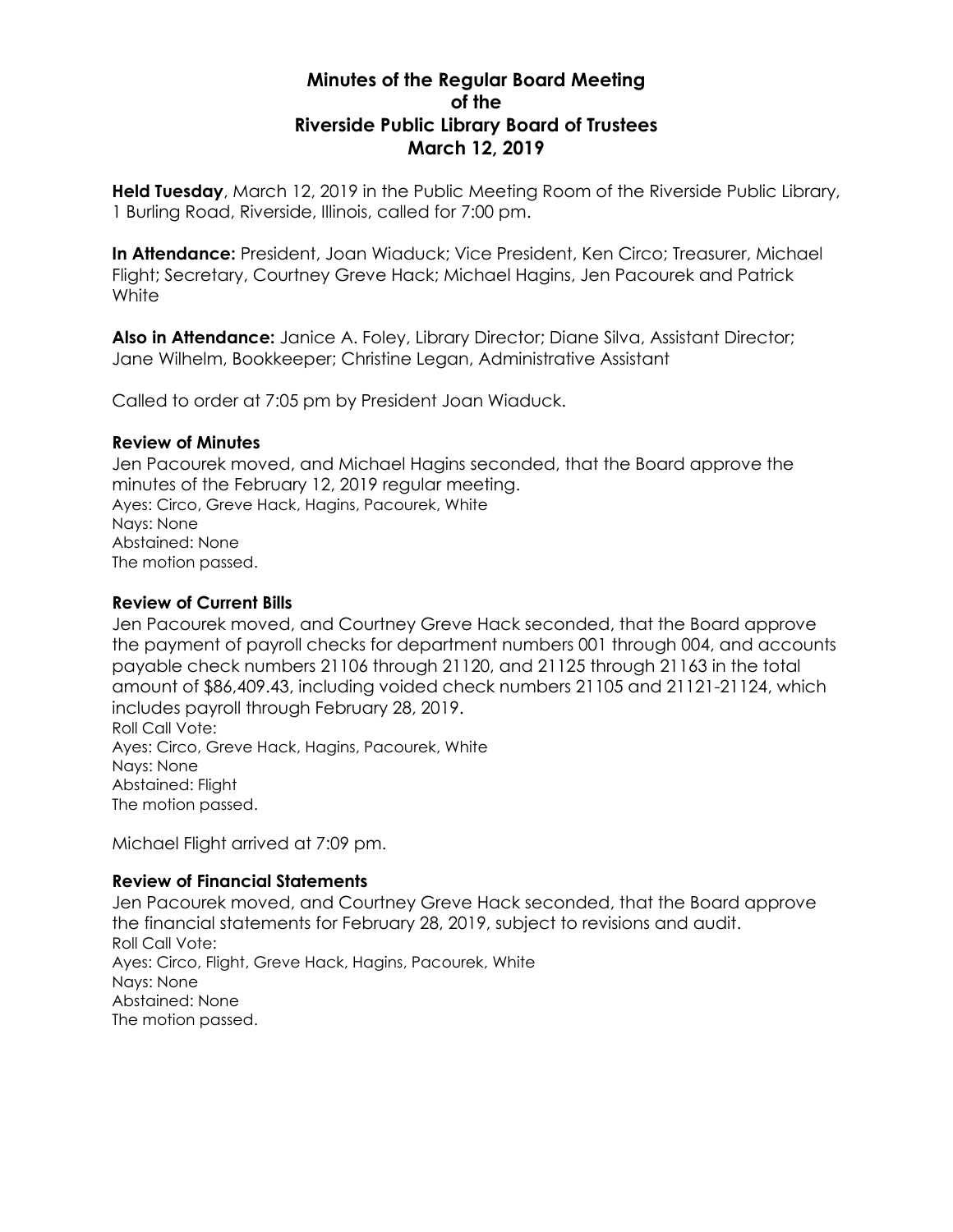#### **Committee Reports** *Finance—Year End Fund Transfer*

Joan Wiaduck moved, and Michael Flight seconded a motion, to approve the transfer of the 2018 year-to-date interest of \$1670.05 in the Working Cash Fund to the Special Reserve Fund. Roll Call Vote: Ayes: Circo, Flight, Greve Hack, Hagins, Pacourek, White Nays: None Abstained: None The motion passed.

## *Building & Grounds*

Ken Circo updated the Board on the March 5, 2019 meeting with Studio GC, attended by the Library Director, Ken Circo, Nora Durbin, Diane Silva, and Darrin Schretter of Studio GC. The Board reviewed details of the first phase of the Lower Level Renovation project, and the anticipated project schedule as outlined in the handout from Ken Circo. The Board discussed the cost of the project which would amount to \$172,000, excluding the furniture which is to be funded by Friends of the Library. The Library Director expressed her hope that the Library would be a recipient of the Live and Learn Construction Grant of \$87,000 which could be put towards phase one of the Lower Level Renovation project.

Courtney Greve Hack suggested a press release to update the community on the Library's fundraising progress after the Reading Between the Wines event, and to announce the plans for the first phase of the Lower Level Renovation project.

### *Policy & Bylaws*

Patrick White referenced a 60 Minutes program that aired on March 3, 2019, and suggested that CYS offer coding instruction for young children as a way of showing the community what we can accomplish in our current facilities, and as a selling point for how much more we could accomplish with the renovation.

## *Technology*

Michael Hagins stated that seven computers have been replaced and new laptops programmed in CYS.

Michael Hagins stated that the new server will be installed in April, and that the Library has currently paid off half the cost of the server.

### *Special Projects—Reading Between the Wines*

The Library Director will include a breakdown of costs and revenue and a final tally for Reading Between the Wines in next month's Board packet.

### *Special Projects—Lower Level Renovation*

Jen Pacourek stated that after the last Board meeting she wrote up a debriefing of Reading Between the Wines to share with committee members and to aid in planning for next year's event.

## **Staff Reports**

The Board reviewed the staff reports. Courtney Greve Hack gave kudos to CYS for the New Family Pop-Up Playtime.